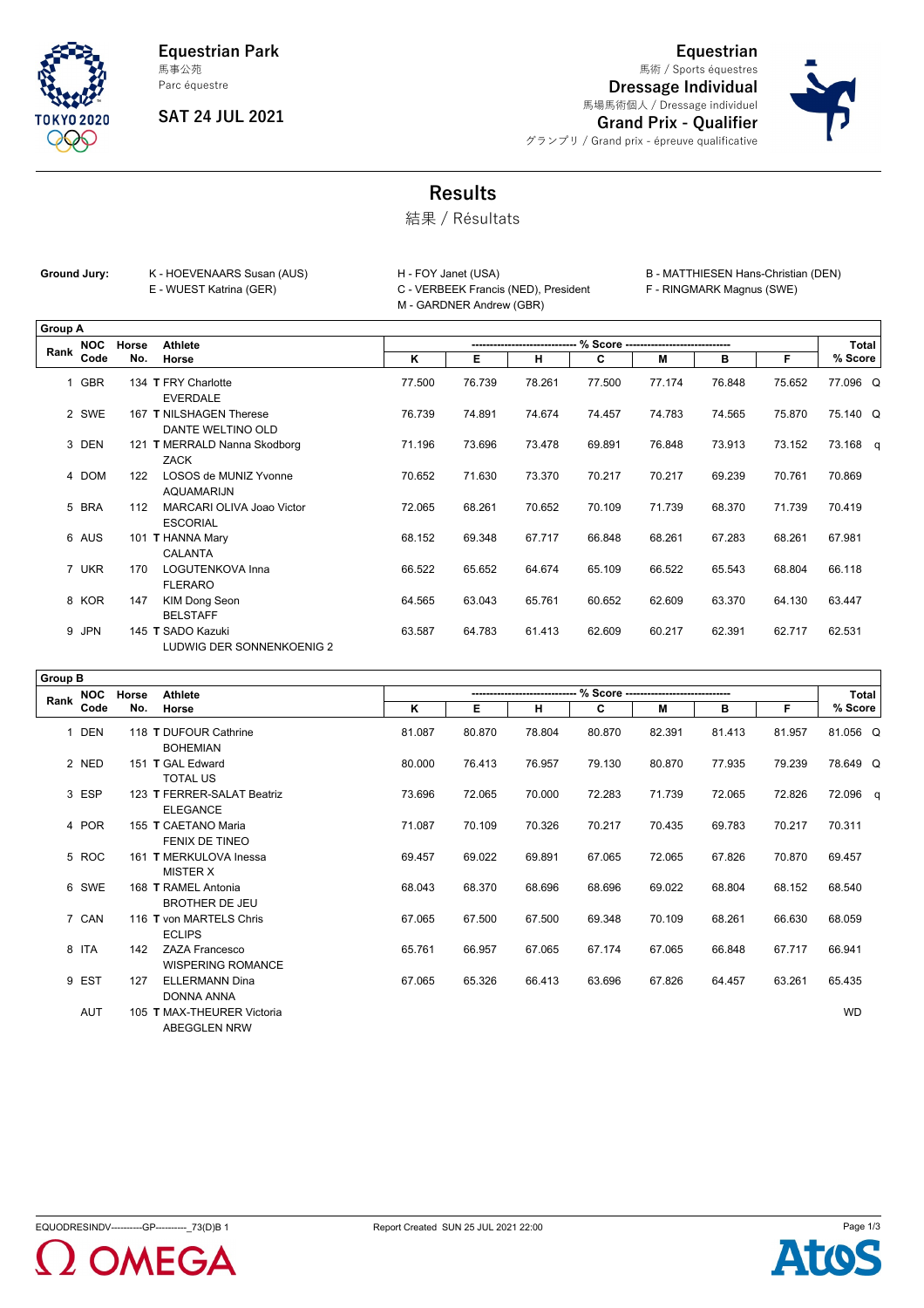

**Equestrian Park** Parc équestre 馬事公苑

**SAT 24 JUL 2021**

**Dressage Individual** 馬場馬術個人 / Dressage individuel **Grand Prix - Qualifier** グランプリ / Grand prix - épreuve qualificative 馬術 / Sports équestres

**Equestrian**



## **Results**

結果 / Résultats

| Group C |            |       |                                                      |                          |        |        |        |        |        |        |          |
|---------|------------|-------|------------------------------------------------------|--------------------------|--------|--------|--------|--------|--------|--------|----------|
| Rank    | <b>NOC</b> | Horse | <b>Athlete</b>                                       | % Score ---------------- |        |        |        |        |        |        | Total    |
|         | Code       | No.   | Horse                                                | K                        | Е      | н      | C      | M      | в      | F.     | % Score  |
|         | 1 GER      |       | 139 T von BREDOW-WERNDL Jessica<br><b>TSF DALERA</b> | 84.457                   | 84.891 | 83.804 | 85.000 | 84.457 | 84.457 | 83.587 | 84.379 Q |
|         | 2 USA      |       | 173 T SCHUT-KERY Sabine<br>SANCEO                    | 79.239                   | 77.935 | 78.804 | 79.891 | 77.391 | 77.500 | 78.152 | 78.416 Q |
|         | 3 NED      |       | 152 T MINDERHOUD Hans Peter<br><b>DREAM BOY</b>      | 75.217                   | 76.196 | 76.522 | 77.174 | 77.500 | 76.848 | 78.261 | 76.817 q |
|         | 4 GBR      |       | 135 T HESTER Carl<br><b>EN VOGUE</b>                 | 73.804                   | 74.783 | 75.543 | 75.978 | 76.304 | 74.239 | 75.217 | 75.124 q |
|         | 5 POR      |       | 158 T TORRES Rodrigo<br><b>FOGOSO</b>                | 73.804                   | 71.848 | 72.935 | 72.283 | 72.935 | 72.717 | 71.848 | 72.624 q |
|         | 6 ESP      |       | 125 T GARCIA MENA Jose Antonio<br>SORENTO 15         | 68.370                   | 68.043 | 70.000 | 70.761 | 68.804 | 68.913 | 69.130 | 69.146   |
|         | 7 FRA      |       | 129 T AYACHE Alexandre<br>ZO WHAT                    | 68.696                   | 68.261 | 68.913 | 67.826 | 69.674 | 69.130 | 70.000 | 68.929   |
|         | 8 BEL      |       | 110 T PAULUIS Larissa<br><b>FLAMBEAU</b>             | 68.043                   | 64.348 | 67.283 | 67.065 | 69.891 | 65.978 | 68.152 | 67.251   |
|         | 9 FIN      | 128   | <b>RUOSTE Henri</b><br><b>KONTESTRO DB</b>           | 64.674                   | 61.848 | 64.783 | 64.022 | 64.348 | 64.348 | 68.696 | 64.674   |
|         | 10 ROC     |       | 160 T MAKSAKOVA Aleksandra<br><b>BOJENGELS</b>       | 66.413                   | 62.717 | 63.696 | 62.609 | 63.370 | 62.391 | 66.087 | 63.898   |

|      | Group D    |       |                                                        |        |        |        |        |                                      |        |        |          |
|------|------------|-------|--------------------------------------------------------|--------|--------|--------|--------|--------------------------------------|--------|--------|----------|
|      | <b>NOC</b> | Horse | <b>Athlete</b>                                         |        |        |        |        | % Score ---------------------------- |        |        | Total    |
| Rank | Code       | No.   | Horse                                                  | Κ      | Е      | н      | C      | м                                    | в      | F      | % Score  |
|      | 1 DEN      |       | 120 T KRUTH Carina Cassoe<br><b>HEILINE'S DANCIERA</b> | 76.304 | 77.283 | 76.087 | 77.065 | 76.739                               | 76.848 | 76.413 | 76.677 Q |
|      | 2 USA      |       | 171 T LYLE Adrienne<br><b>SALVINO</b>                  | 78.370 | 72.717 | 75.109 | 71.957 | 77.174                               | 74.239 | 74.565 | 74.876 Q |
|      | 3 AUT      |       | 106 T SCHUMACH Christian<br>TE QUIERO SF               | 70.978 | 69.565 | 71.087 | 69.239 | 71.630                               | 71.087 | 72.717 | 70.900   |
|      | 4 BEL      |       | 111 T ROOS Laurence<br>FIL ROUGE                       | 68.370 | 70.000 | 70.870 | 72.065 | 72.391                               | 70.761 | 70.435 | 70.699   |
|      | 5 AUS      |       | 103 T PEARCE Simone<br><b>DESTANO</b>                  | 69.674 | 68.478 | 69.674 | 67.826 | 67.826                               | 68.587 | 67.391 | 68.494   |
|      | 6 IRL      | 141   | <b>HOLSTEIN Heike</b><br><b>SAMBUCA</b>                | 70.435 | 66.413 | 68.696 | 69.674 | 68.804                               | 67.500 | 67.500 | 68.432   |
|      | 7 ESP      |       | 126 T JURADO LOPEZ Severo<br><b>FENDIT</b>             | 69.022 | 67.609 | 67.500 | 68.804 | 69.022                               | 68.370 | 68.261 | 68.370   |
|      | 8 CAN      |       | 114 T KELLOCK Lindsay<br><b>SEBASTIEN</b>              | 68.043 | 64.022 | 65.978 | 62.283 | 66.413                               | 65.000 | 66.087 | 65.404   |
|      | 9 ROC      |       | 159 T KOSTERINA Tatyana<br><b>DIAVOLESSA VA</b>        | 66.304 | 64.022 | 65.000 | 62.065 | 61.522                               | 63.913 | 64.239 | 63.866   |
|      | <b>SGP</b> | 164   | <b>CHEW Caroline</b><br><b>TRIBIANI</b>                |        |        |        |        |                                      |        |        | EL       |

EQUODRESINDV----------GP--------------73(D)B 1 Report Created SUN 25 JUL 2021 22:00